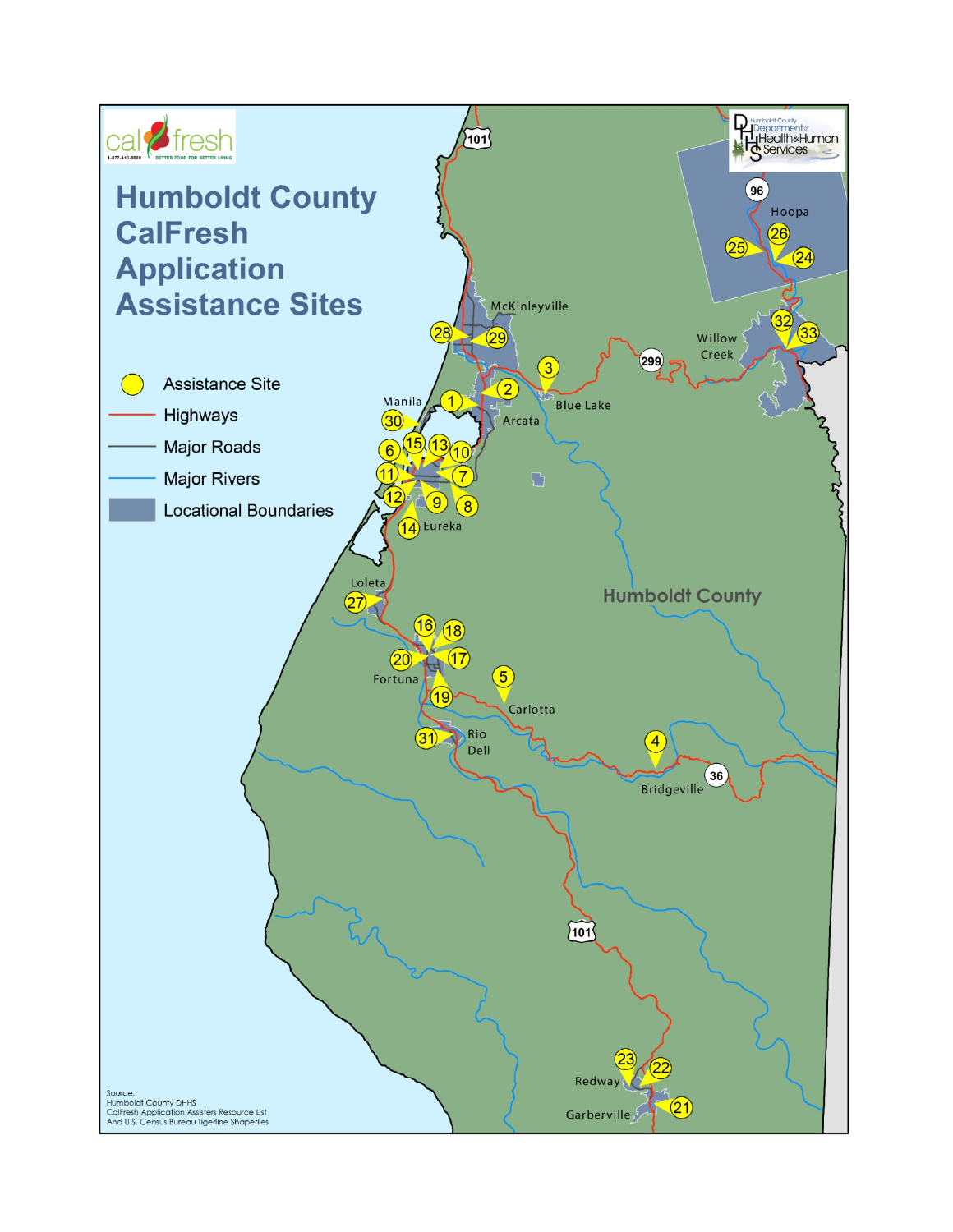

Application **Assisters** 



| #               | <b>ORGANIZATION</b>                                              | <b>ADDRESS</b>                                                      | <b>PHONE</b>       | <b>HOURS</b>                                                                                          |  |  |  |
|-----------------|------------------------------------------------------------------|---------------------------------------------------------------------|--------------------|-------------------------------------------------------------------------------------------------------|--|--|--|
| <b>By Phone</b> |                                                                  |                                                                     |                    |                                                                                                       |  |  |  |
|                 | Open Door Community Health<br><b>Centers-Member Services</b>     |                                                                     | 269-7073           | Monday-Friday<br>8 a.m.-5 p.m.                                                                        |  |  |  |
|                 | 211 Humboldt-United Way                                          |                                                                     | 211 or<br>441-1001 | Monday-Friday<br>9 a.m.-5 p.m.                                                                        |  |  |  |
|                 | <b>Arcata</b>                                                    |                                                                     |                    |                                                                                                       |  |  |  |
| 1               | Humboldt Open Door Clinic                                        | 770 10th St.<br>Arcata, CA 95521                                    | 826-8610           | Monday-Friday<br>8 a.m.-5 p.m.                                                                        |  |  |  |
| $\mathbf{2}$    | North Country Clinic                                             | 785 18th St.<br>Arcata, CA 95521                                    | 822-2481           | Monday-Friday<br>8 a.m.-5 p.m.                                                                        |  |  |  |
|                 | <b>Blue Lake</b>                                                 |                                                                     |                    |                                                                                                       |  |  |  |
| 3               | <b>Blue Lake Community</b><br><b>Resource Center</b>             | 111 Greenwood Ave.<br>Blue Lake, CA 95525                           | 668-4281           | Wednesday-Friday<br>9 a.m.-3 p.m.                                                                     |  |  |  |
|                 | <b>Bridgeville</b>                                               |                                                                     |                    |                                                                                                       |  |  |  |
| 4               | <b>Bridgeville Community Center</b>                              | 38717 Kneeland Road<br>Bridgeville, CA 95526                        | 777-1775           | Tuesday-Friday<br>9 a.m.-4 p.m.                                                                       |  |  |  |
|                 | <b>Carlotta</b>                                                  |                                                                     |                    |                                                                                                       |  |  |  |
| 5               | <b>Carlotta Healthy Start</b><br><b>Community Center</b>         | 300 Wilder Road<br>Carlotta, CA 95528                               | 768-3860           | Monday-Friday<br>8:30 a.m.-3:30 p.m.                                                                  |  |  |  |
|                 | <b>Eureka</b>                                                    |                                                                     |                    |                                                                                                       |  |  |  |
| 6               | <b>DHHS Social Services</b>                                      | 929 Koster St.<br>Eureka, CA 95501                                  |                    | Monday-Friday,<br>8:30 a.m.-5:30 p.m.                                                                 |  |  |  |
| 7               | <b>Burre Dental Center</b>                                       | 959 Myrtle Ave.<br>Eureka, CA 95501                                 | 442-7078           | Monday-Thursday<br>6:45 a.m.-5 p.m.<br>Friday<br>7:45 a.m.-5 p.m.<br>Saturday<br>7:45 a.m.- 2:30 p.m. |  |  |  |
| 8               | <b>Changing Tides Family</b><br>Services                         | 2259 Myrtle Ave.<br>Eureka, CA 95501                                | 444-8293           | Monday-Friday<br>8:30 a.m.-noon and<br>$1-5$ p.m. or by<br>appointment                                |  |  |  |
| 9               | Eureka City Schools<br><b>Marshall Family Resource</b><br>Center | I Street between Trinity and<br>Huntoon streets<br>Eureka, CA 95501 | 441-2516           | Monday-Friday<br>8:30 a.m.-4:30 p.m.                                                                  |  |  |  |
| 10              | <b>Eureka Community Health</b><br>and Wellness Center            | 2200 Tydd St.<br>Eureka, CA 95501                                   | 441-1624           | Monday-Thursday<br>8 a.m.-8 p.m.<br>Friday<br>8 a.m.-5 p.m.<br>Saturday<br>9 a.m.-1 p.m.              |  |  |  |

T-17-02 (1/31/2014) CalFresh Application Assisters File: misc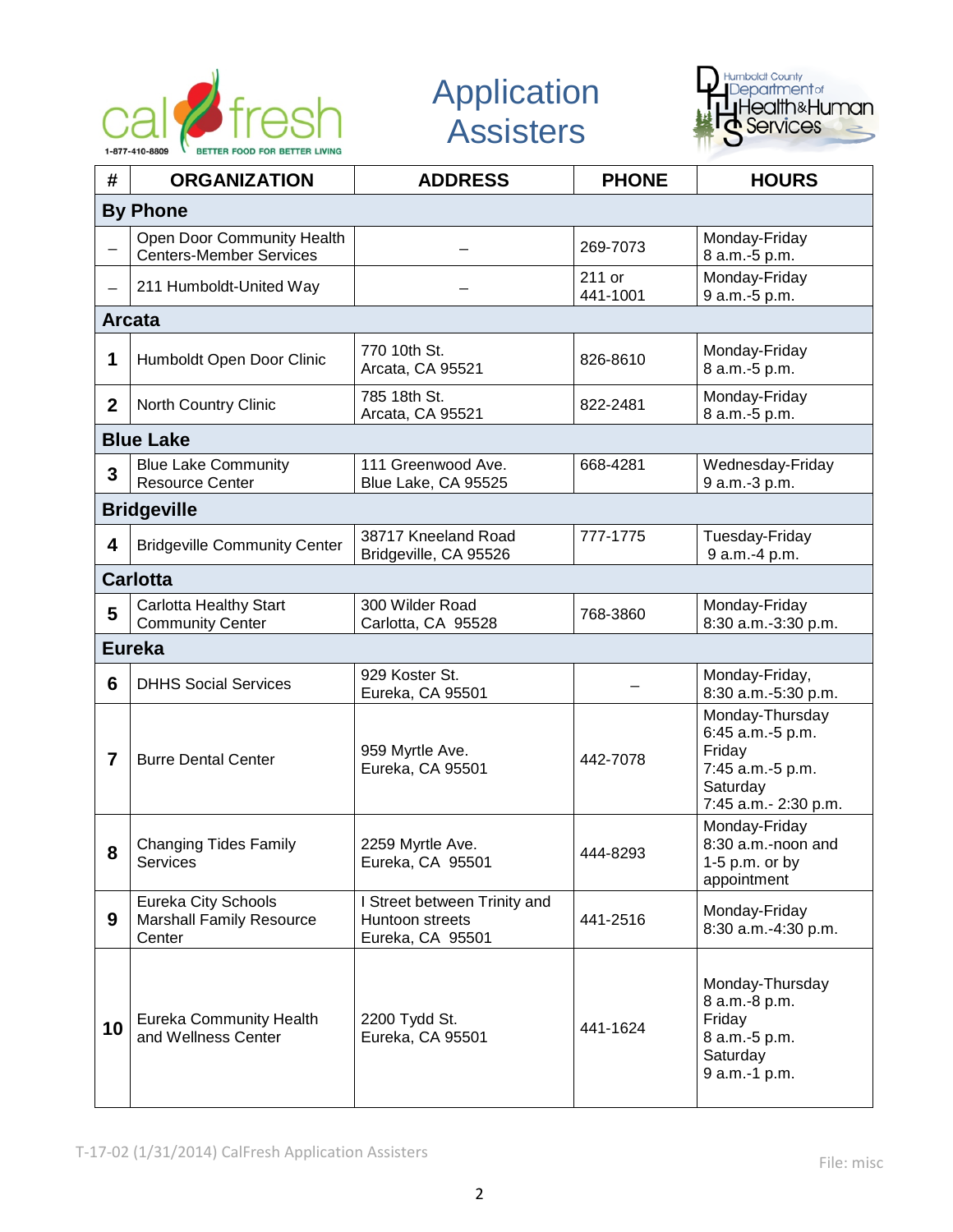| #       | <b>ORGANIZATION</b>                                                                       | <b>ADDRESS</b>                                  | <b>PHONE</b> | <b>HOURS</b>                                                                                   |
|---------|-------------------------------------------------------------------------------------------|-------------------------------------------------|--------------|------------------------------------------------------------------------------------------------|
| 11      | Food for People, main facility                                                            | 307 W. 14 <sup>th</sup> St.<br>Eureka, CA 95501 | 445-3166     | Monday-Friday<br>8:30 a.m.-4 p.m. or<br>by appointment<br>Monday<br>9 a.m.-3 p.m. drop in      |
| $12 \,$ | Food for People at the<br><b>Humboldt Senior Resource</b><br>Center                       | 1910 California St.<br>Eureka, CA 95501         | 443-9747     | Fourth Tuesday<br>of the month<br>11:30 a.m.-1 p.m.                                            |
| 13      | Senior Information and<br>Assistance-Area 1 Agency on<br>Aging                            | 434 Seventh St.<br>Eureka, CA 95501             | 442-3763     | Monday-Friday<br>8:30 a.m.-4:30 p.m.                                                           |
| 14      | South Bay Union School<br><b>District Healthy Start</b>                                   | 5230 Vance Ave.<br>Eureka, CA 95503             | 445-5933     | Monday-Friday<br>10 a.m.-4 p.m.                                                                |
| 15      | <b>Westside Community</b><br><b>Improvement Association</b>                               | 1000 B St.<br>Eureka, CA 95501                  | 444-2988     | Monday-Friday<br>10 a.m.-5 p.m.                                                                |
|         | <b>Fortuna</b>                                                                            |                                                 |              |                                                                                                |
| 16      | Food for People at the<br><b>Humboldt Senior Resource</b><br>Center's Fortuna Dining Site | 2130 Smith Lane<br>Fortuna, CA 95540            | 725-6245     | First Wednesday<br>of the month<br>Noon-1 p.m.                                                 |
| 17      | Food for People at the<br>St. Joseph Pantry Shelf                                         | 2292 Newburg Road<br>Fortuna, CA 95540          | 725-1148     | First Wednesday<br>of the month<br>10-11:30 a.m.                                               |
| 18      | Fortuna Adventist Community<br><b>Services</b>                                            | 2331 Rohnerville Road<br>Fortuna, CA 95540      | 725-1166     | Tuesday and<br>Wednesday<br>11 a.m.-noon                                                       |
| 19      | Fortuna Elementary Family<br>Resources: Ambrosini                                         | 3850 Rohnerville Road<br>Fortuna, CA 95540      | 725-4688     | Monday-Friday<br>8:30 a.m.-4:30 p.m.                                                           |
| 20      | Fortuna Elementary Family<br>Resources: South School                                      | 2089 Newburg Road<br>Fortuna, CA 95540          | 725-2519     | Monday-Friday<br>8:30 a.m.-4:30 p.m.                                                           |
|         | <b>Garberville/Redway</b>                                                                 |                                                 |              |                                                                                                |
| 21      | <b>DHHS Garberville Outstation</b>                                                        | 727 Cedar St.<br>Garberville, CA 95542          | 923-2759     | Monday-Friday<br>9 a.m.-noon and<br>1-4:30 p.m.                                                |
| 22      | <b>Redwoods Rural Health</b><br>Center                                                    | 101 West Coast Road<br>Redway, CA 95560         | 923 2783     | Monday-Friday<br>8 a.m.-5 p.m.                                                                 |
| 23      | Southern Humboldt Family<br>Resource Centers (Casterlin,<br>Redway, Miranda)              | 344 Humboldt Ave.<br>Redway, CA 95560           | 923-1147     | Monday-Friday<br>8:30 a.m.-5:30 p.m.                                                           |
|         | Hoopa                                                                                     |                                                 |              |                                                                                                |
| 24      | <b>DHHS Hoopa Outstation</b>                                                              | 1200 Airport Road<br>Hoopa, CA 95546            | 530-625-4251 | Monday-Friday<br>9 a.m.-noon and<br>1-4:30 p.m.                                                |
| 25      | Hupa Family Resource Center                                                               | T9 Holt St.<br>Hoopa, CA 95546                  | 530-625-4000 | Monday-Friday<br>8 a.m.-noon and<br>1 to 5 p.m.                                                |
| 26      | K'ima:w Medical Center                                                                    | 1200 Airport Road<br>Hoopa, CA 95546            | 530-625-4261 | Monday, Tuesday,<br>Thursday and Friday<br>8:30 a.m.-noon<br>and 1-5 p.m.<br>Wednesday1-5 p.m. |